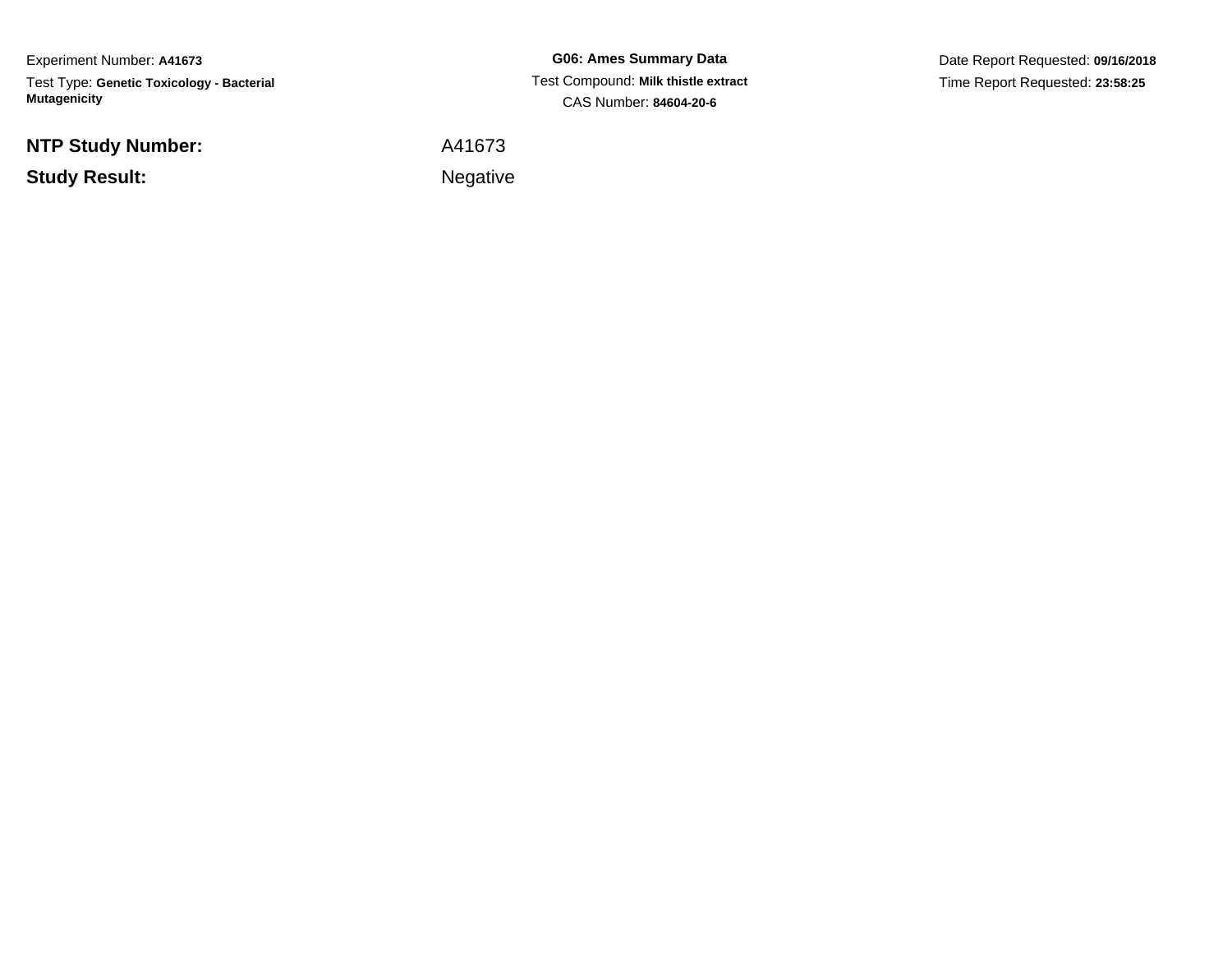| Experiment Number: A41673                                        |                   |                   | <b>G06: Ames Summary Data</b>                                 |                        | Date Report Requested: 09/16/2018 |
|------------------------------------------------------------------|-------------------|-------------------|---------------------------------------------------------------|------------------------|-----------------------------------|
| Test Type: Genetic Toxicology - Bacterial<br><b>Mutagenicity</b> |                   |                   | Test Compound: Milk thistle extract<br>CAS Number: 84604-20-6 |                        | Time Report Requested: 23:58:25   |
|                                                                  |                   |                   | Strain: TA100                                                 |                        |                                   |
| Dose (ug/Plate)                                                  | <b>Without S9</b> | <b>Without S9</b> | <b>With 10% Rat S9</b>                                        | <b>With 30% Rat S9</b> | With 10% Hamster S9               |
| Vehicle Control <sup>1</sup>                                     | $95 \pm 7.2$      | $85 \pm 2.3$      | $104 \pm 2.7$                                                 | $128 \pm 4.7$          | $109 \pm 4.8$                     |
| 100.0                                                            | $97 \pm 4.9$      | $84 \pm 3.9$      | $102 \pm 3.0$                                                 | $120 \pm 2.6$          | $90 \pm 4.2$                      |
| 333.0                                                            | $99 \pm 5.5$      | $90 \pm 2.3$      | $111 \pm 6.9$                                                 | $107 \pm 4.5$          | $95 \pm 2.6$                      |
| 1000.0                                                           | $110 \pm 8.1$     | $91 \pm 2.9$      | $99 \pm 8.0$                                                  | $95 \pm 8.5$           | $95 \pm 4.8$                      |
| 3333.0                                                           | $102 \pm 8.7$     | $97 \pm 6.9$      | $98 \pm 0.3$                                                  | $112 \pm 10.1$         | $90 \pm 6.7$                      |
| 10000.0                                                          | $108 \pm 4.4$     | $98 \pm 5.2$      | $88 \pm 3.0$                                                  | $95 \pm 7.9$           | $85 \pm 7.5$                      |
| <b>Trial Summary</b>                                             | Negative          | Negative          | Negative                                                      | Negative               | Negative                          |
| Positive Control <sup>2</sup>                                    |                   |                   |                                                               |                        | $621 \pm 49.0$                    |
| Positive Control <sup>3</sup>                                    |                   |                   | $549 \pm 22.0$                                                |                        |                                   |
| Positive Control <sup>4</sup>                                    | $878 \pm 50.0$    | $895 \pm 21.9$    |                                                               |                        |                                   |

Positive Control<sup>5</sup>

 $525 \pm 17.2$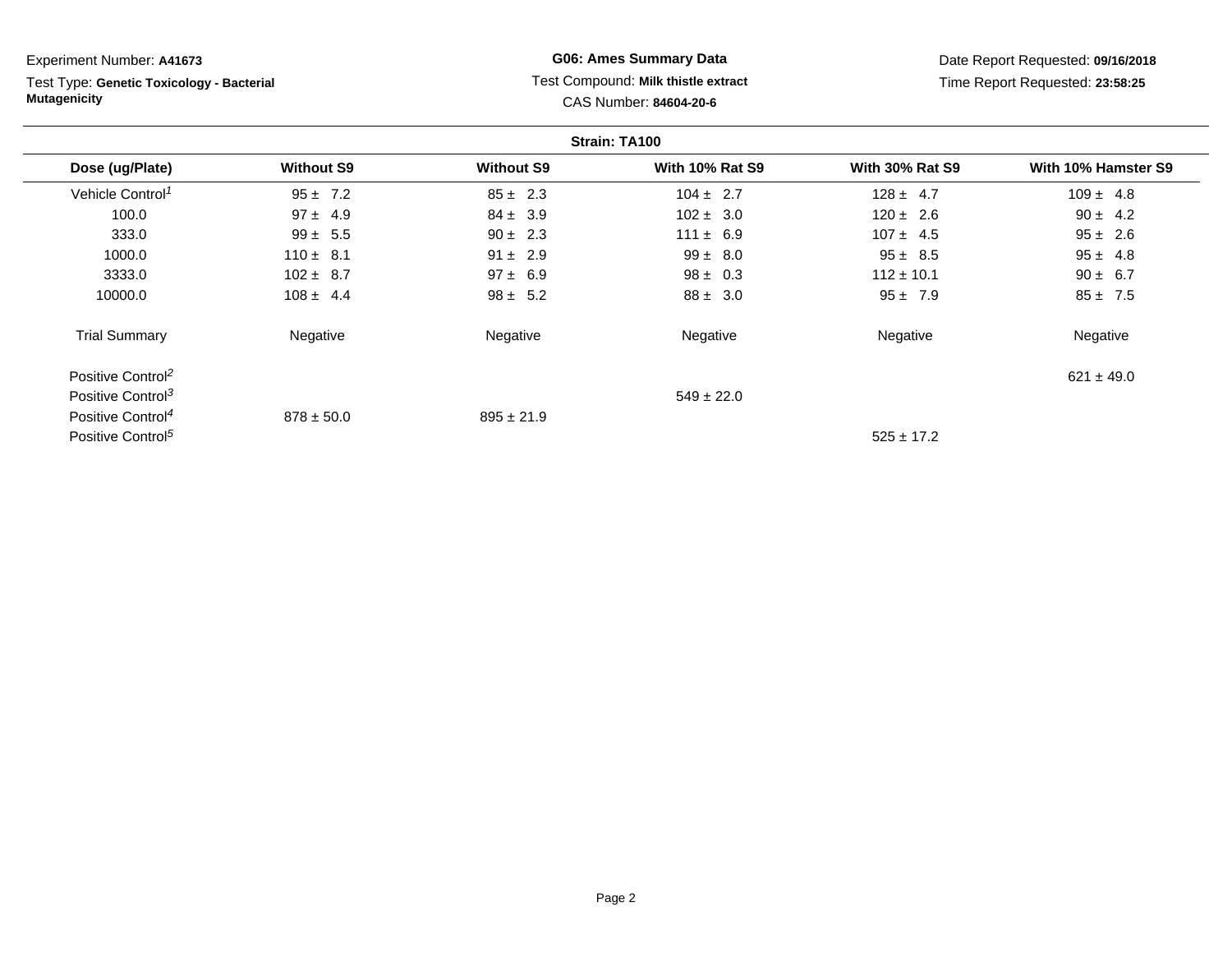Test Type: **Genetic Toxicology - Bacterial Mutagenicity**

| Dose (ug/Plate)               | With 30% Hamster S9 |
|-------------------------------|---------------------|
| Vehicle Control <sup>1</sup>  | $101 \pm 3.4$       |
| 100.0                         | $101 \pm 5.2$       |
| 333.0                         | $104 \pm 6.4$       |
| 1000.0                        | $131 \pm 6.4$       |
| 3333.0                        | $129 \pm 6.8$       |
| 10000.0                       | $98 \pm 10.1$       |
| <b>Trial Summary</b>          | Negative            |
| Positive Control <sup>2</sup> |                     |
| Positive Control <sup>3</sup> | $1439 \pm 51.9$     |
| Positive Control <sup>4</sup> |                     |
| Positive Control <sup>5</sup> |                     |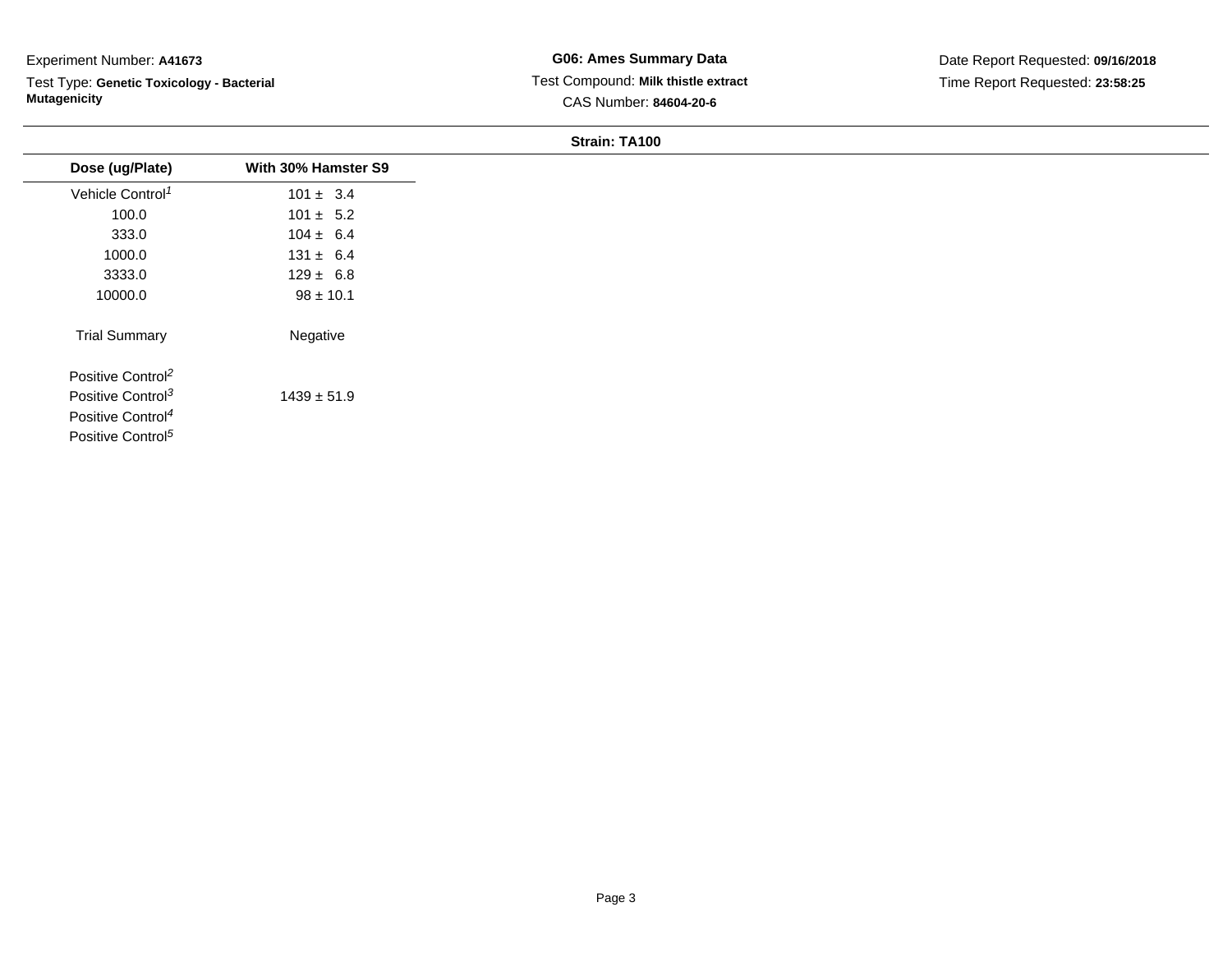Test Type: **Genetic Toxicology - Bacterial Mutagenicity**

**G06: Ames Summary Data** Test Compound: **Milk thistle extract**CAS Number: **84604-20-6**

Date Report Requested: **09/16/2018**Time Report Requested: **23:58:25**

|                               |                   |                   | Strain: TA1535         |                        |                     |
|-------------------------------|-------------------|-------------------|------------------------|------------------------|---------------------|
| Dose (ug/Plate)               | <b>Without S9</b> | <b>Without S9</b> | <b>With 10% Rat S9</b> | <b>With 30% Rat S9</b> | With 10% Hamster S9 |
| Vehicle Control <sup>1</sup>  | $13 \pm 0.9$      | $8 \pm 0.7$       | $8 \pm 1.0$            | $16 \pm 3.2$           | $9 \pm 0.7$         |
| 100.0                         | $14 \pm 1.2$      | $11 \pm 1.2$      | $9 \pm 1.3$            | $16 \pm 0.9$           | $7 \pm 0.7$         |
| 333.0                         | $20 \pm 2.2$      | $10 \pm 2.5$      | $8 \pm 0.3$            | $13 \pm 0.9$           | $8 \pm 0.7$         |
| 1000.0                        | $15 \pm 1.2$      | $10 \pm 1.9$      | $10 \pm 0.7$           | $12 \pm 1.7$           | $10 \pm 1.5$        |
| 3333.0                        | $17 \pm 1.3$      | $9 \pm 1.5$       | $8 \pm 1.3$            | $11 \pm 1.5$           | $9 \pm 0.3$         |
| 10000.0                       | $12 \pm 0.9$      | $7 \pm 0.3$       | 6 ± 0.6                | $9 \pm 0.7$            | $8 \pm 1.5$         |
| <b>Trial Summary</b>          | Negative          | Negative          | Negative               | Negative               | Negative            |
| Positive Control <sup>3</sup> |                   |                   |                        |                        | $138 \pm 2.3$       |
| Positive Control <sup>4</sup> | $835 \pm 7.5$     | $846 \pm 20.2$    |                        |                        |                     |
| Positive Control <sup>5</sup> |                   |                   | $100 \pm 18.9$         |                        |                     |
| Positive Control <sup>6</sup> |                   |                   |                        | $127 \pm 2.6$          |                     |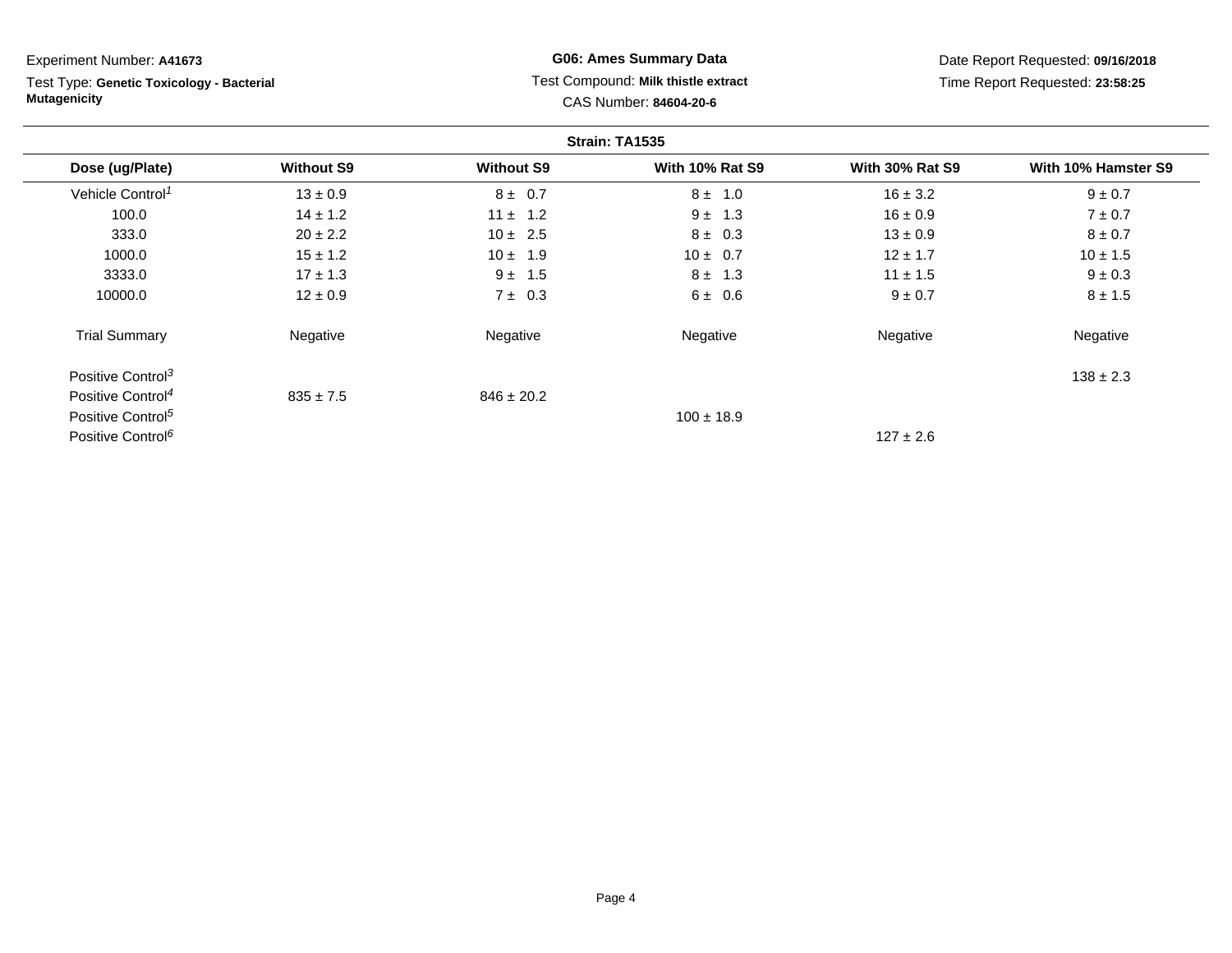Test Type: **Genetic Toxicology - Bacterial Mutagenicity**

| $15 \pm 2.6$   |
|----------------|
|                |
| $10 \pm 1.2$   |
| $12 \pm 1.3$   |
| $12 \pm 1.5$   |
| $13 \pm 0.3$   |
| $9 \pm 2.6$    |
| Negative       |
|                |
|                |
| $236 \pm 11.3$ |
|                |
|                |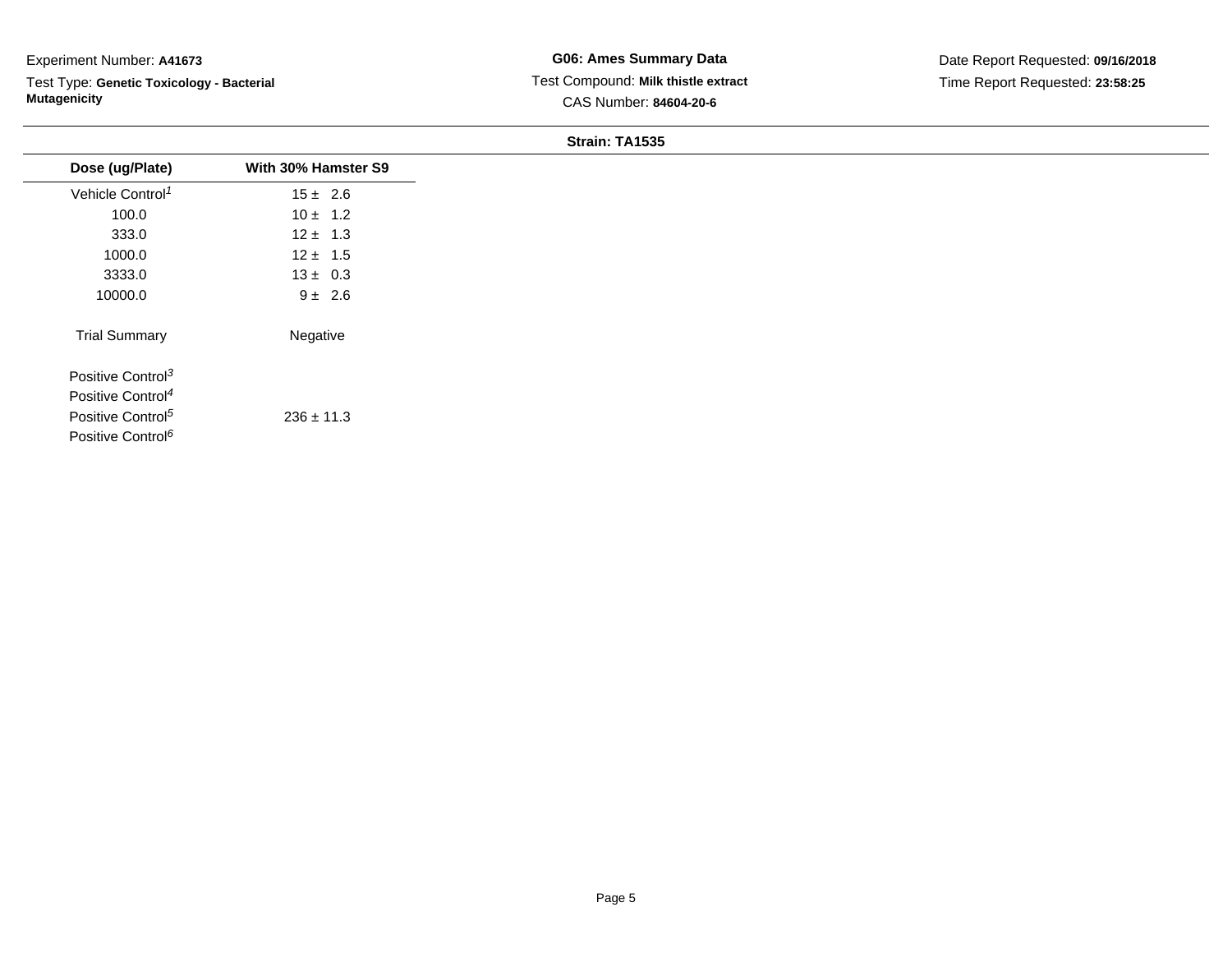| Experiment Number: A41673                                        |                   |                   | <b>G06: Ames Summary Data</b>                                 |                        | Date Report Requested: 09/16/2018 |
|------------------------------------------------------------------|-------------------|-------------------|---------------------------------------------------------------|------------------------|-----------------------------------|
| Test Type: Genetic Toxicology - Bacterial<br><b>Mutagenicity</b> |                   |                   | Test Compound: Milk thistle extract<br>CAS Number: 84604-20-6 |                        | Time Report Requested: 23:58:25   |
|                                                                  |                   |                   | <b>Strain: TA97</b>                                           |                        |                                   |
| Dose (ug/Plate)                                                  | <b>Without S9</b> | <b>Without S9</b> | <b>With 10% Rat S9</b>                                        | <b>With 30% Rat S9</b> | With 10% Hamster S9               |
| Vehicle Control <sup>1</sup>                                     | $89 \pm 2.0$      | $104 \pm 2.7$     | $121 \pm 10.9$                                                | $141 \pm 0.3$          | $102 \pm 10.2$                    |
| 100.0                                                            | $90 \pm 2.6$      | $99 \pm 1.5$      | $126 \pm 4.4$                                                 | $134 \pm 5.2$          | $112 \pm 2.9$                     |
| 333.0                                                            | $84 \pm 7.1$      | $89 \pm 2.6$      | $131 \pm 3.3$                                                 | $152 \pm 6.8$          | $114 \pm 4.1$                     |
| 1000.0                                                           | $90 \pm 8.2$      | $116 \pm 3.7$     | $138 \pm 2.7$                                                 | $143 \pm 4.0$          | $129 \pm 12.3$                    |
| 3333.0                                                           | $94 \pm 8.7$      | $105 \pm 3.4$     | $117 \pm 2.1$                                                 | $149 \pm 11.5$         | $115 \pm 7.4$                     |
| 10000.0                                                          | $103 \pm 2.3$     | $97 \pm 9.8$      | $101 \pm 3.0$                                                 | $156 \pm 7.4$          | $96 \pm 12.5$                     |
| <b>Trial Summary</b>                                             | Negative          | Negative          | Negative                                                      | Negative               | Negative                          |
| Positive Control <sup>2</sup>                                    |                   |                   |                                                               |                        | $514 \pm 16.1$                    |
| Positive Control <sup>3</sup>                                    |                   |                   | $470 \pm 25.4$                                                |                        |                                   |
| Positive Control <sup>5</sup>                                    |                   |                   |                                                               | $390 \pm 12.7$         |                                   |
| Positive Control <sup>7</sup>                                    | $541 \pm 16.6$    | $502 \pm 48.2$    |                                                               |                        |                                   |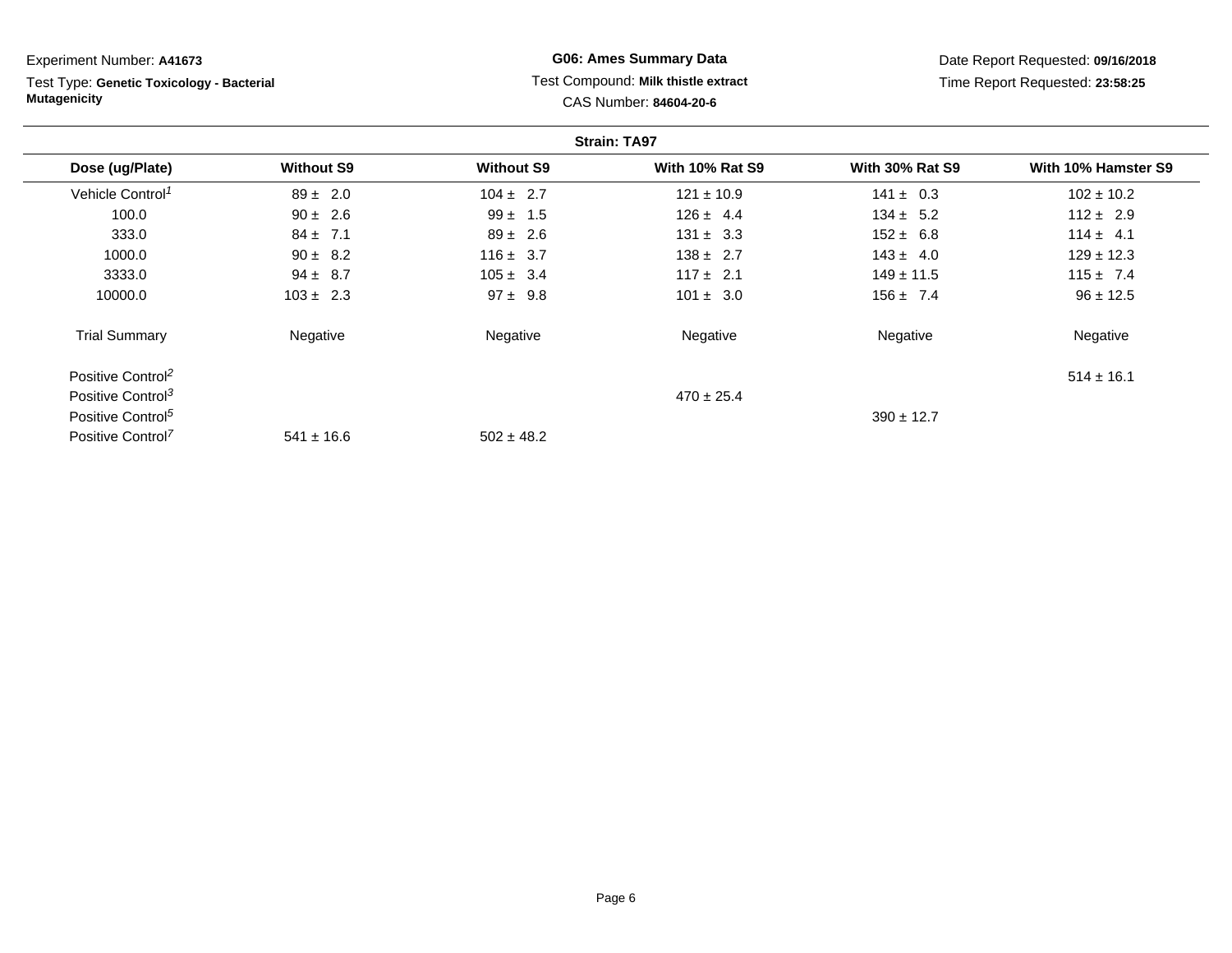Test Type: **Genetic Toxicology - Bacterial Mutagenicity**

**G06: Ames Summary Data** Test Compound: **Milk thistle extract**CAS Number: **84604-20-6**

Date Report Requested: **09/16/2018**Time Report Requested: **23:58:25**

| Dose (ug/Plate)               | With 30% Hamster S9 |
|-------------------------------|---------------------|
| Vehicle Control <sup>1</sup>  | $121 \pm 5.9$       |
| 100.0                         | $99 \pm 9.3$        |
| 333.0                         | $109 \pm 5.5$       |
| 1000.0                        | $118 \pm 5.9$       |
| 3333.0                        | $125 \pm 5.3$       |
| 10000.0                       | $114 \pm 10.3$      |
| <b>Trial Summary</b>          | Negative            |
| Positive Control <sup>2</sup> |                     |
| Positive Control <sup>3</sup> | $455 \pm 8.1$       |
| Positive Control <sup>5</sup> |                     |
| Positive Control <sup>7</sup> |                     |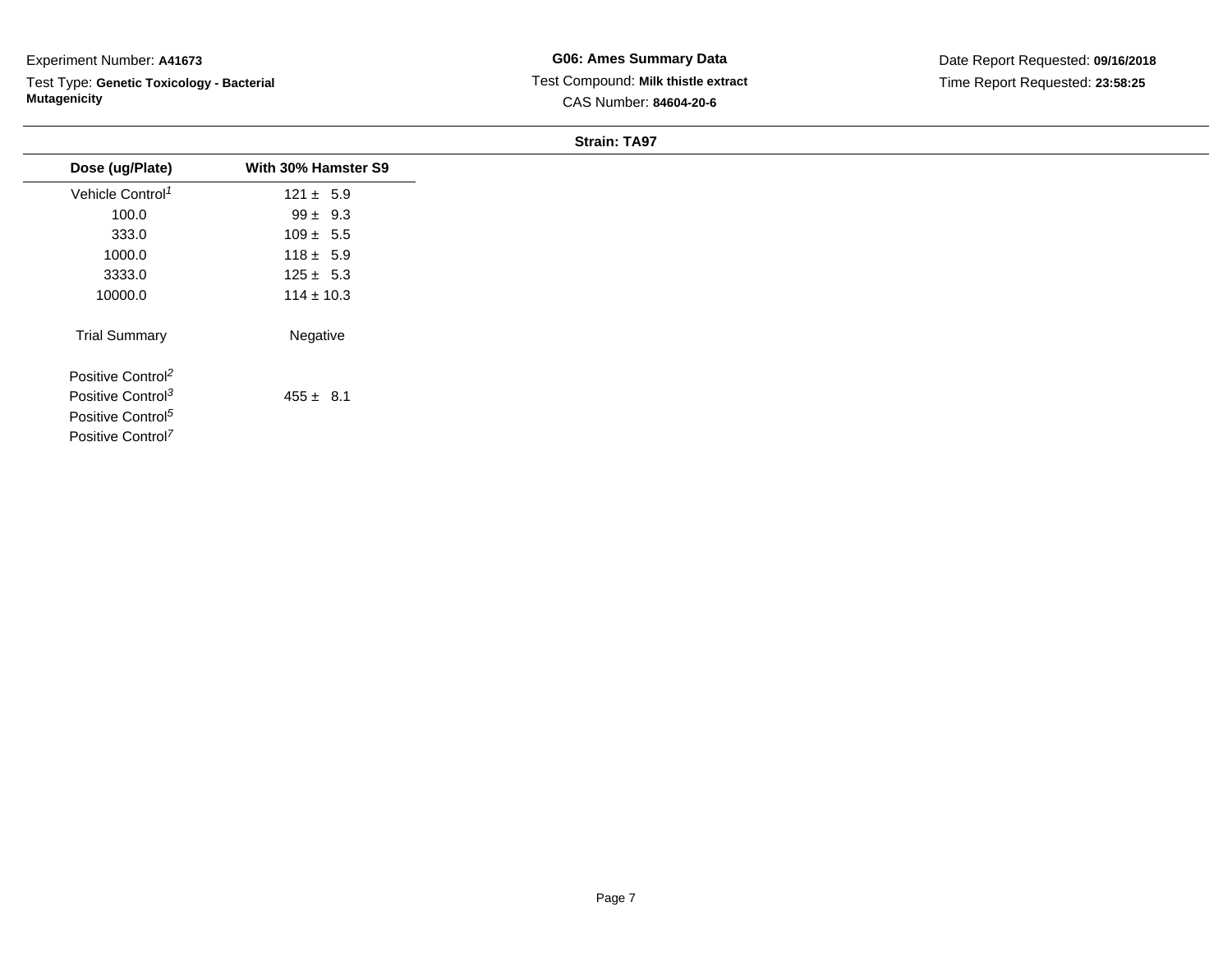Test Type: **Genetic Toxicology - Bacterial Mutagenicity**

**G06: Ames Summary Data** Test Compound: **Milk thistle extract**CAS Number: **84604-20-6**

Date Report Requested: **09/16/2018**Time Report Requested: **23:58:25**

|                               |                   |                   | <b>Strain: TA98</b>    |                        |                     |
|-------------------------------|-------------------|-------------------|------------------------|------------------------|---------------------|
| Dose (ug/Plate)               | <b>Without S9</b> | <b>Without S9</b> | <b>With 10% Rat S9</b> | <b>With 30% Rat S9</b> | With 10% Hamster S9 |
| Vehicle Control <sup>1</sup>  | $18 \pm 0.9$      | $13 \pm 3.5$      | $18 \pm 1.8$           | $22 \pm 3.5$           | $24 \pm 2.4$        |
| 100.0                         | $15 \pm 2.0$      | $12 \pm 1.0$      | $15 \pm 2.2$           | $18 \pm 2.9$           | $22 \pm 3.5$        |
| 333.0                         | $14 \pm 4.9$      | $14 \pm 0.9$      | $20 \pm 5.2$           | $15 \pm 1.9$           | $25 \pm 3.6$        |
| 1000.0                        | $18 \pm 0.9$      | $14 \pm 0.9$      | $23 \pm 3.8$           | $20 \pm 1.7$           | $17 \pm 1.7$        |
| 3333.0                        | $19 \pm 2.1$      | $11 \pm 1.5$      | $15 \pm 2.9$           | $20 \pm 3.3$           | $21 \pm 2.3$        |
| 10000.0                       | $16 \pm 2.2$      | $5 \pm 1.0$       | $12 \pm 2.1$           | $16 \pm 1.3$           | $12 \pm 2.1$        |
| <b>Trial Summary</b>          | Negative          | Negative          | Negative               | Negative               | Negative            |
| Positive Control <sup>2</sup> |                   |                   |                        |                        | $674 \pm 9.9$       |
| Positive Control <sup>3</sup> |                   |                   | $358 \pm 35.4$         |                        |                     |
| Positive Control <sup>8</sup> | $498 \pm 12.9$    | $378 \pm 11.1$    |                        |                        |                     |
| Positive Control <sup>5</sup> |                   |                   |                        | $391 \pm 28.6$         |                     |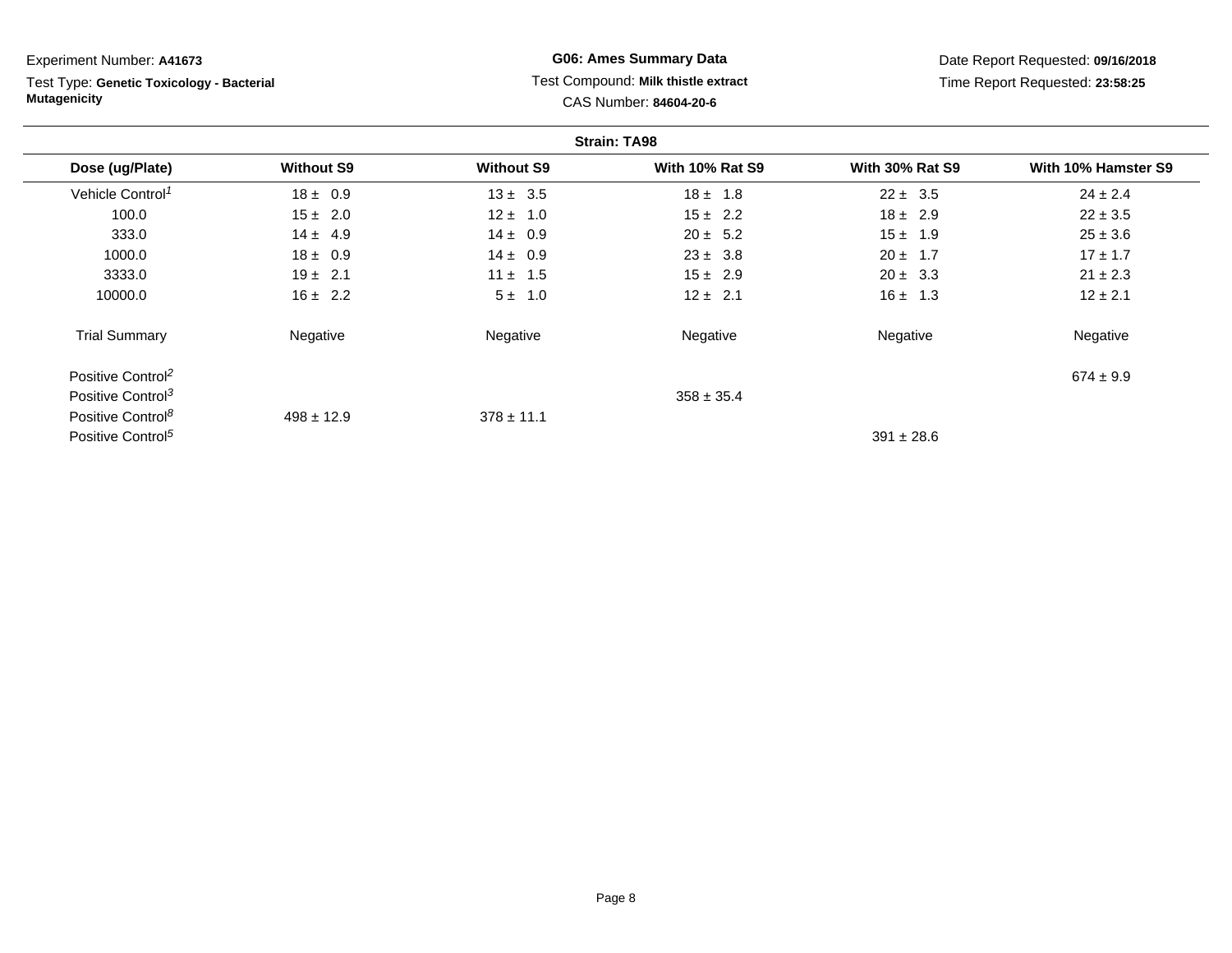Test Type: **Genetic Toxicology - Bacterial Mutagenicity**

**G06: Ames Summary Data** Test Compound: **Milk thistle extract**CAS Number: **84604-20-6**

Date Report Requested: **09/16/2018**Time Report Requested: **23:58:25**

| Dose (ug/Plate)               | With 30% Hamster S9 |
|-------------------------------|---------------------|
|                               |                     |
| Vehicle Control <sup>1</sup>  | $20 \pm 1.7$        |
| 100.0                         | $25 \pm 3.5$        |
| 333.0                         | $18 \pm 5.2$        |
| 1000.0                        | $19 \pm 1.3$        |
| 3333.0                        | $20 \pm 4.8$        |
| 10000.0                       | $25 \pm 2.2$        |
| <b>Trial Summary</b>          | Negative            |
| Positive Control <sup>2</sup> |                     |
| Positive Control <sup>3</sup> | $469 \pm 13.1$      |
| Positive Control <sup>8</sup> |                     |
| Positive Control <sup>5</sup> |                     |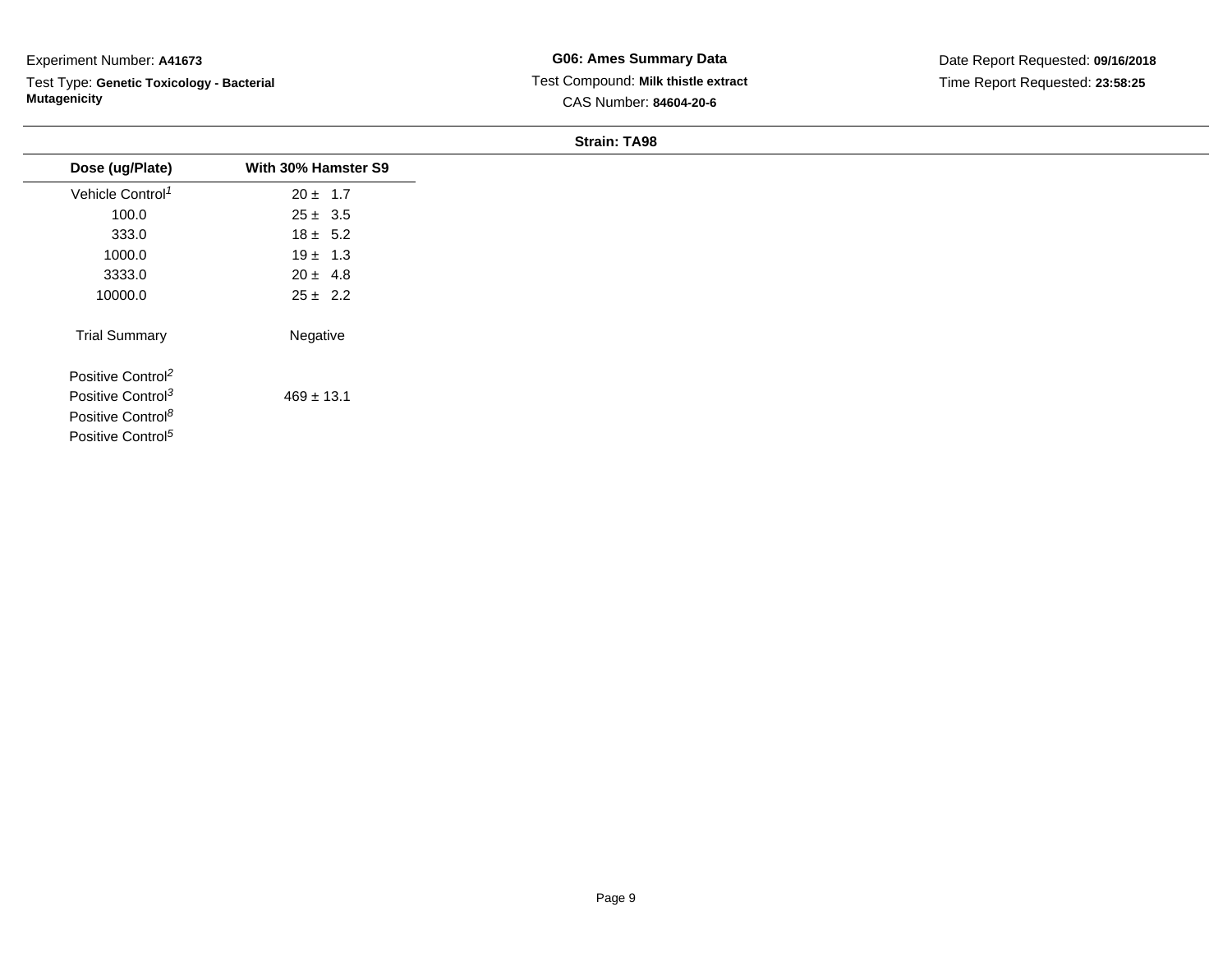**Strain: TA102Dose (ug/Plate) Without S9 Without S9 With 10% Rat S9 With 30% Rat S9 With 10% Hamster S9** Vehicle Control<sup>1</sup>  $262 \pm 6.8$ 8  $238 \pm 12.1$   $314 \pm 14.8$   $330 \pm 12.2$   $280 \pm 1.7$ 100.00 278 ± 11.0 262 ± 20.0 315 ± 5.7 307 ± 5.5 283 ± 6.9 333.00  $269 \pm 12.6$   $254 \pm 19.5$   $327 \pm 22.9$   $352 \pm 3.4$   $317 \pm 8.5$ 1000.00  $249 \pm 25.5$   $245 \pm 8.4$   $300 \pm 5.0$   $320 \pm 3.2$   $307 \pm 15.5$ 3333.00  $205 \pm 7.0$  231  $\pm 11.6$  265  $\pm 9.8$  346  $\pm 20.0$  291  $\pm 7.4$ 10000.00 169 ± 16.2 156 ± 10.7 212 ± 29.5 283 ± 9.1 226 ± 12.0 Trial Summary NegativeExperiment Number: **A41673**Test Type: **Genetic Toxicology - BacterialMutagenicityG06: Ames Summary Data** Test Compound: **Milk thistle extract**CAS Number: **84604-20-6**Date Report Requested: **09/16/2018**Time Report Requested: **23:58:25**

Positive Control<sup>9</sup> Positive Control<sup>6</sup>

 $893 \pm 11.3$ 

 $746 \pm 26.4$ 

e **Negative Regative** Negative Negative Negative Regative Negative

 $762 \pm 25.6$ 

 $530 \pm 12.5$  783 ± 35.7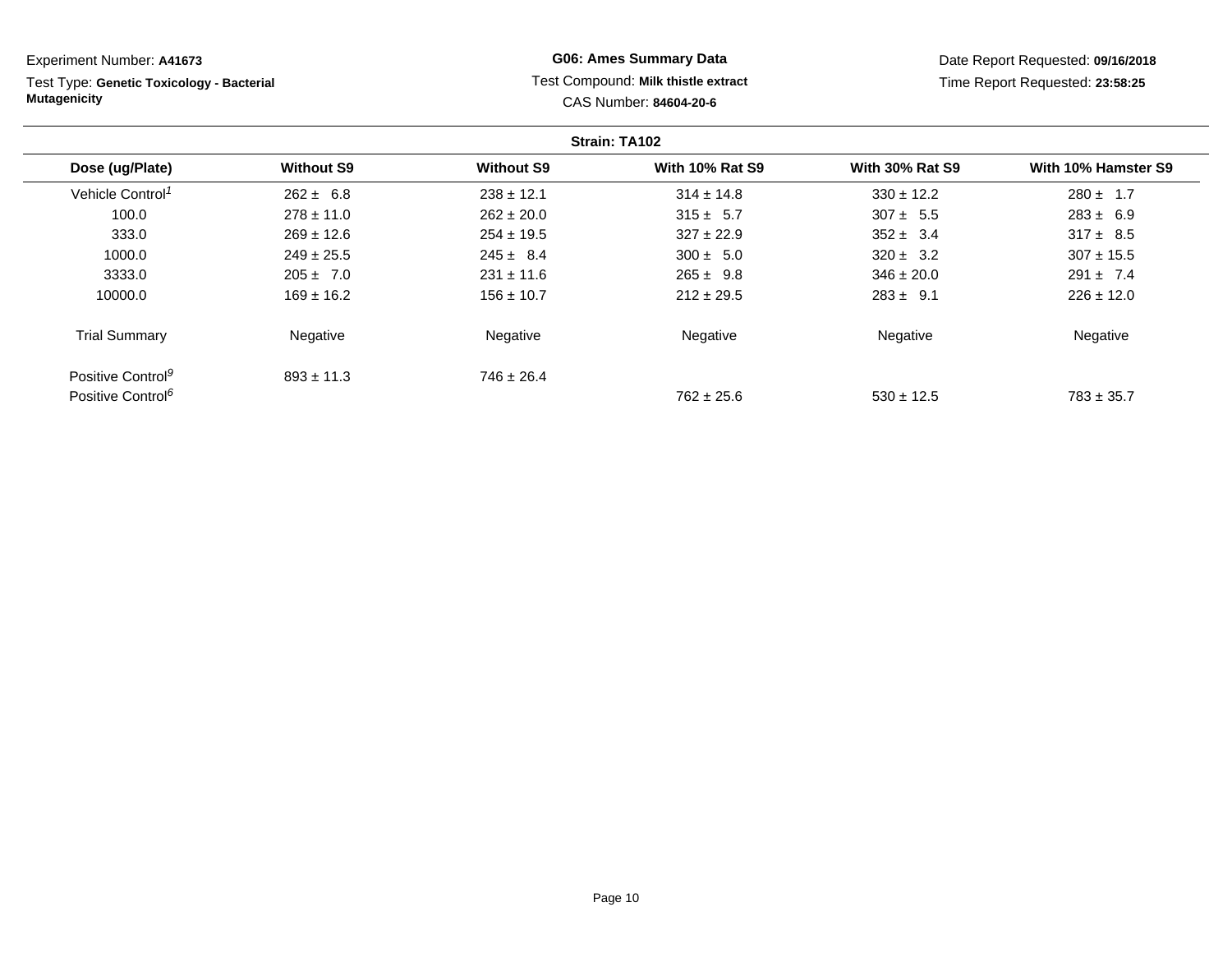Test Type: **Genetic Toxicology - Bacterial Mutagenicity**

**G06: Ames Summary Data** Test Compound: **Milk thistle extract**CAS Number: **84604-20-6**

| Dose (ug/Plate)               | With 30% Hamster S9 |
|-------------------------------|---------------------|
| Vehicle Control <sup>1</sup>  | $332 \pm 17.8$      |
| 100.0                         | $337 \pm 10.5$      |
| 333.0                         | $323 \pm 4.8$       |
| 1000.0                        | $322 \pm 24.9$      |
| 3333.0                        | $337 \pm 8.3$       |
| 10000.0                       | $289 \pm 22.5$      |
| <b>Trial Summary</b>          | Negative            |
| Positive Control <sup>9</sup> |                     |
| Positive Control <sup>6</sup> | $837 \pm 6.5$       |
|                               |                     |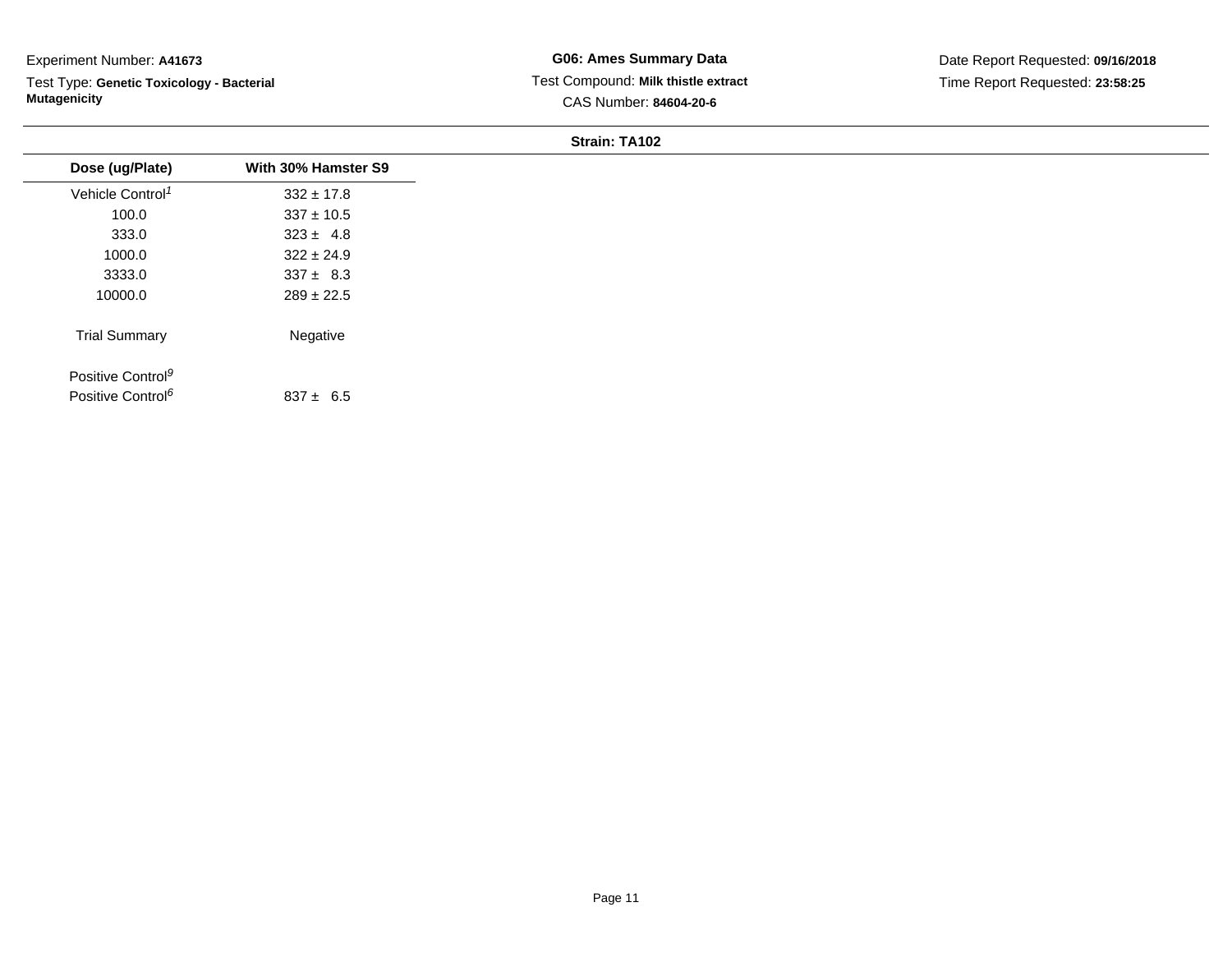Test Type: **Genetic Toxicology - Bacterial Mutagenicity**

# **G06: Ames Summary Data** Test Compound: **Milk thistle extract**CAS Number: **84604-20-6**

Date Report Requested: **09/16/2018**Time Report Requested: **23:58:25**

|                                |                   |                   | <b>Strain: TA104</b>   |                        |                     |
|--------------------------------|-------------------|-------------------|------------------------|------------------------|---------------------|
| Dose (ug/Plate)                | <b>Without S9</b> | <b>Without S9</b> | <b>With 10% Rat S9</b> | <b>With 30% Rat S9</b> | With 10% Hamster S9 |
| Vehicle Control <sup>1</sup>   | $237 \pm 5.4$     | $208 \pm 4.7$     | $247 \pm 10.1$         | $310 \pm 4.4$          | $286 \pm 5.0$       |
| 100.0                          | $262 \pm 1.2$     | $211 \pm 4.3$     | $278 \pm 8.7$          | $316 \pm 6.2$          | $310 \pm 12.8$      |
| 333.0                          | $261 \pm 12.8$    | $243 \pm 7.3$     | $301 \pm 14.5$         | $343 \pm 10.7$         | $306 \pm 17.2$      |
| 1000.0                         | $243 \pm 12.9$    | $212 \pm 1.2$     | $284 \pm 20.6$         | $309 \pm 11.2$         | $318 \pm 12.7$      |
| 3333.0                         | $247 \pm 3.0$     | $149 \pm 19.3$    | $264 \pm 10.1$         | $316 \pm 32.6$         | $256 \pm 8.4$       |
| 10000.0                        | $222 \pm 12.4$    | $113 \pm 13.4$    | $177 \pm 7.9$          | $250 \pm 42.6$         | $190 \pm 11.6$      |
| <b>Trial Summary</b>           | Negative          | Negative          | Negative               | Negative               | Negative            |
| Positive Control <sup>6</sup>  |                   |                   | $788 \pm 23.9$         | $630 \pm 5.4$          | $848 \pm 28.8$      |
| Positive Control <sup>10</sup> | $545 \pm 25.9$    | $770 \pm 28.2$    |                        |                        |                     |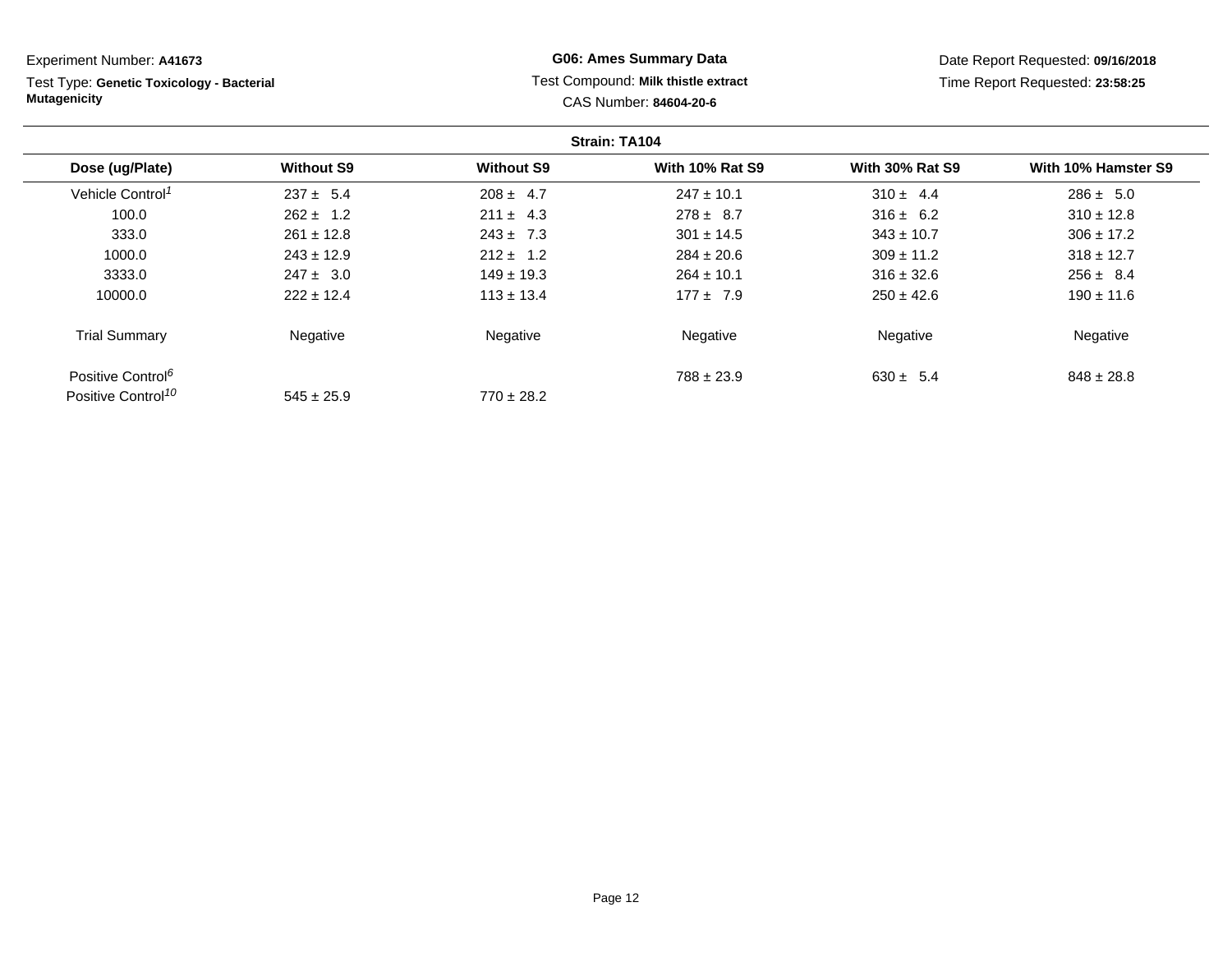Test Type: **Genetic Toxicology - Bacterial Mutagenicity**

| Dose (ug/Plate)                                                 | With 30% Hamster S9 |
|-----------------------------------------------------------------|---------------------|
| Vehicle Control <sup>1</sup>                                    | $356 \pm 20.3$      |
| 100.0                                                           | $348 \pm 13.0$      |
| 333.0                                                           | $333 \pm 5.0$       |
| 1000.0                                                          | $329 \pm 26.5$      |
| 3333.0                                                          | $351 \pm 24.9$      |
| 10000.0                                                         | $237 \pm 10.5$      |
| <b>Trial Summary</b>                                            | Negative            |
| Positive Control <sup>6</sup><br>Positive Control <sup>10</sup> | $646 \pm 5.8$       |